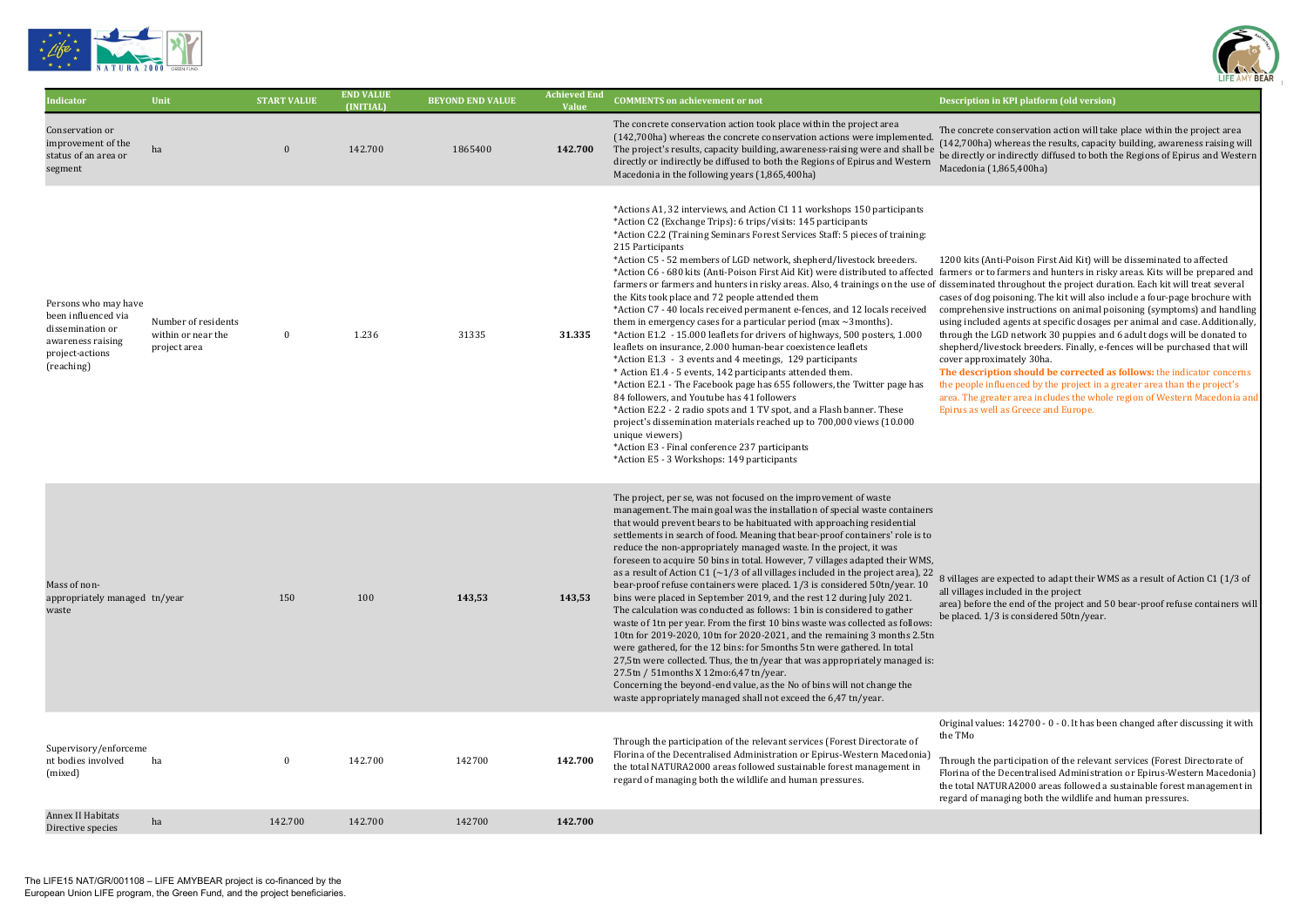According to the results of genetic analyses elaborate in years, 2017 (for the



| * * *<br>Annex II Habitats<br>Directive species                                                           | and the con-<br>NATURA 2000 GREEN FUND<br>number of individuals | 109                                                                                                                                                                                                             | 130                                                                       | 165                                                                | 161                                                                                | reproductive year 2017) and 2020 (for the reproductive year 2019) under<br>project's actions A2 and D5, the estimated population size of Ursus arctos*<br>in the project area is 154 and 161 individuals, respectively. The population<br>has increased as compared with the values estimated before the project<br>starts: (a) approximately 130 individuals (Karamanlidis et al. 2010) and (b)<br>approximately 109 individuals (Pilidis et al. 2015). Thus the beyond end<br>value should be increased based on the species trend identified by the<br>project from 130 initally proposed to at least 165.                                                                                                                                                                                                                                                                                                                                                                                                                                                                                                                                                                                                                                                                                                                                        |                                                                               |
|-----------------------------------------------------------------------------------------------------------|-----------------------------------------------------------------|-----------------------------------------------------------------------------------------------------------------------------------------------------------------------------------------------------------------|---------------------------------------------------------------------------|--------------------------------------------------------------------|------------------------------------------------------------------------------------|------------------------------------------------------------------------------------------------------------------------------------------------------------------------------------------------------------------------------------------------------------------------------------------------------------------------------------------------------------------------------------------------------------------------------------------------------------------------------------------------------------------------------------------------------------------------------------------------------------------------------------------------------------------------------------------------------------------------------------------------------------------------------------------------------------------------------------------------------------------------------------------------------------------------------------------------------------------------------------------------------------------------------------------------------------------------------------------------------------------------------------------------------------------------------------------------------------------------------------------------------------------------------------------------------------------------------------------------------|-------------------------------------------------------------------------------|
| <b>Species Trend</b>                                                                                      |                                                                 | increase<br>+ slow decrease<br>with<br>fluctuations/abs<br>ence of strong<br>evidence on<br>functional<br>corridors/conne<br>ctivity                                                                            | + increase                                                                | + increase                                                         | + increase                                                                         | As mentioned in the referenced figures above Ursus arctos species showed<br>rather slow decreasing trends over a 15y period that preceded the project.<br>During the project's implementation, population indicators showed positive<br>trends (all estimations were based on the same methodological protocol<br>using genetic analyses and indicators). Also from a biogeographic viewpoint<br>and at a local-regional scale, it was evidenced with telemetry that the<br>species distributional range comprises functional corridors connecting<br>important core bear habitat units in the project area.                                                                                                                                                                                                                                                                                                                                                                                                                                                                                                                                                                                                                                                                                                                                         |                                                                               |
| <b>Species Status</b>                                                                                     |                                                                 | Referring to the<br>species<br>conservation<br>status at a<br>national scale it<br>was<br>characterized<br>"Inadequate"<br>(U1) (as stated<br>in the 6y<br>national<br>reporting - art.<br>17) (2015,<br>2018). | Inadequate but<br>improving $(U1)$ +<br>(regional scale/<br>project area) | Inadequate but improving<br>(U1)+ (regional scale/project<br>area) | <b>Inadequate but</b><br>improving<br>$(U1)$ + (regional<br>scale/project<br>area) | Based on the figures given above related to the project's outcome and at a<br>regional scale, which also encompasses the project area, we may consider<br>that the species conservation status has been showing further<br>improvement. However given the recurring type of specific pressures and<br>threats to the species population and habitat in the project area (i.e. Wind<br>Farms development), the species conservation status codification should<br>remain at U1+ until the crucial pressure/threats are addressed effectively<br>and adequately.                                                                                                                                                                                                                                                                                                                                                                                                                                                                                                                                                                                                                                                                                                                                                                                       |                                                                               |
| Installation of warning<br>signs and deterrents                                                           |                                                                 | $\boldsymbol{0}$                                                                                                                                                                                                | 764                                                                       |                                                                    | 1.940                                                                              | Installation of 1.534 visual and 378 accoustic deterrents, 2 large, 8 medium,<br>and 18 small warning signs for drivers in relation to wildlife (targeting<br>mainly Ursus arctos*) road crossing risks. Increase of safety standards in<br>the national and county road network present in the project area, for both<br>people/motorists and wildlife.                                                                                                                                                                                                                                                                                                                                                                                                                                                                                                                                                                                                                                                                                                                                                                                                                                                                                                                                                                                             | Installat<br>warning<br>arctos*)<br>and cou<br>people/<br>cover a<br>targeted |
| Supervisory/enforceme<br>nt bodies involved<br>(Regional authorities)                                     | Number of<br>supervisory/<br>enforcement bodies<br>involved     | $\bf{0}$                                                                                                                                                                                                        | 5                                                                         | 20                                                                 | 18                                                                                 | The participating beneficiary (FOREST) involved other FOREST services of<br>Decentralized administration of Epirus-Western Macedonia in the Action<br>C2. In particular, the Forest Directorates Florina, Kastoria, Grevena, Kozani,<br>Tsotyli, Ioannina, Arta, Preveza, Thesprotia (9) the Region of Western<br>Macedonia (1). In addition, the Hunting Federation of Macedonia and<br>Thrace (1), the Management Body of Prespes, Rodopi, and Pindou National<br>Parks (3) were also involved (Action C2). The Chamber of Commerce and<br>Industry of Florina (1) contributed to the pilot implementation of the local<br>"Brown bear" standard. The Ministry of Environment, Department of<br>wildlife and game species, and the Ministry of Civil protection (2), for the<br>issuing of the Joint Ministerial decision for importing deterring devices,<br>qualified as "weapons" by the Greek FOREST Directorates (Action C4). The<br>Ministry of Transport (1) and the Region of Western Macedonia were<br>involved during the installation of the deterring measures (foreseen under<br>action C3) on the two national roads segments.<br>Almost all relevant authorities have been involved throughout the project's<br>duration. However, at least two more are expected to be involved, such as<br>the Municipality of Florina, or NECCA. | The part<br>Forests<br>directly)<br>Body of                                   |
| Key conservation<br>actors (NGO)<br>The LIFE15 NAT/GR/001108 - LIFE AMYBEAR project is co-financed by the | number of<br>stakeholders involved<br>due to the project        | $\boldsymbol{0}$                                                                                                                                                                                                | 2                                                                         | $\sqrt{5}$                                                         | 5                                                                                  | CALLISTO participates as a beneficiary of the project and NGO-Arctouros<br>contributed to the project results (BET).<br>Action C6: Assistance was provided by the Hunting Federation of<br>Macedonia & Thrace, the hunting associations of Amyntaio and Florina as<br>well as the Federal Wildlife Guard to distribute the First Aid kits.                                                                                                                                                                                                                                                                                                                                                                                                                                                                                                                                                                                                                                                                                                                                                                                                                                                                                                                                                                                                           | <b>CALLIST</b><br>that oth<br>results.                                        |

European Union LIFE program, the Green Fund, and the project beneficiaries.



allation of 750 optical wildlife warning reflectors, 4 large and  $10$  small ning signs for drivers in relation to wildlife (targeting mainly Ursus os\*) road crossing risks. Increase of safety standards in the national county road network present in the project area, for both ple/motorists and wildlife. Warning signs and artificial deterrents will r a distance of circa  $37 \text{km}$  ( $\sim 71\%$ ) along the most critical sectors of the eted national and county road network present in the project area.

participating beneficiary (FOREST) will involve the appropriate ests Directorates of Kozani, Ioannina, Grevena, Florina (participating ctly), Kastoria and additionally, the participation of the Management of Prespes National Park.

 $LISTO$  participates as a beneficiary of the project and it is also expected other related NGO (arktouros) will also contribute to the project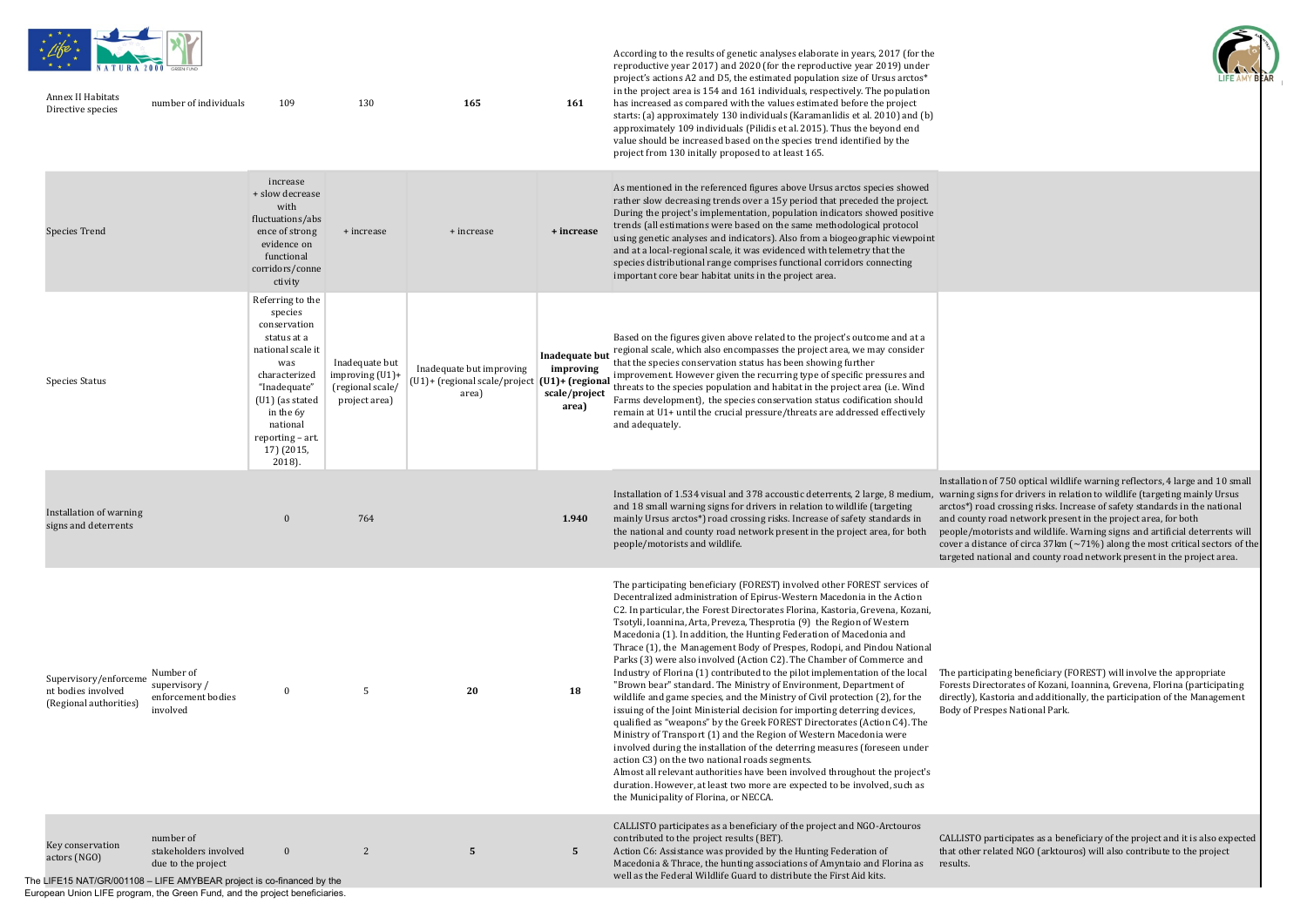| NATURA 2000 SIL GREEN FUND<br>website)                                                                     | No of unique website                                       | $\bf{0}$         | 2.640 | 8500         | 7.415            | In accordance with our website's counter, the website visits were 7.410 by<br>$8/2/2022$ .<br>For the beyond end value, it is expected to have at least 200 visits per year,<br>meaning 8500 in total.                                                                                                                                                                                                                                                           | Approxima<br>Website w<br>visits/year                 |
|------------------------------------------------------------------------------------------------------------|------------------------------------------------------------|------------------|-------|--------------|------------------|------------------------------------------------------------------------------------------------------------------------------------------------------------------------------------------------------------------------------------------------------------------------------------------------------------------------------------------------------------------------------------------------------------------------------------------------------------------|-------------------------------------------------------|
| Number of different<br>publications made<br>(Journal/conference)                                           | Number of outcomes<br>(e.g. nr of reports,<br>events, etc) | $\boldsymbol{0}$ | 4     | 5            | $\boldsymbol{4}$ | >December 2020 Article the Frontiers in Ecology and Evolution by Dr.<br>Hovardas - 1 article<br>>3 scientific posters in conferences<br>Concerning the beyond-end value, it is expected to have at least one more<br>publication in a iournal or conforonco                                                                                                                                                                                                      | 15.000 lea<br>insurance,<br>spot, 2 rad               |
| Number of different<br>displayed information<br>created (posters,<br>information boards)                   | Number of outcomes<br>(e.g. nr of reports,<br>events, etc) | $\bf{0}$         | 516   | 526          | 526              | According to Action E1 and in particular, E1.2 500 posters were printed.<br>According to Action E.5, 10 Environmental interpretation boards have been<br>installed on both chosen trails. Lastly, 10 large and 6 small information<br>project panels were installed in the context of Action E.4.                                                                                                                                                                | 15.000 lea<br>insurance,<br>spot, 2 rad               |
| Other distinct media<br>products created (e.g.<br>different<br>videos/broadcast/leafl events, etc)<br>ets) | Number of outcomes<br>(e.g. nr of reports,                 | $\mathbf{0}$     | 3     | 5            | $5\phantom{.0}$  | 2 radio spots, 1 TV spot, 1 flash banner (Action E2)<br>1 Video "Trails of co-existence" (Action E5)                                                                                                                                                                                                                                                                                                                                                             | 15.000 lea<br>insurance,<br>spot, 2 rad               |
| Number of<br>events/exhibitions<br>organised                                                               | Number of outcomes<br>(e.g. nr of reports,<br>events, etc) | $\bf{0}$         | 21    | 27           | 27               | 11 workshops for stakeholders' involvement (Action C1)<br>2 seminars and 3 virtual exchange trips (Action C2.1, C2.2)<br>3 open-to-public events (Action E1.3-4)<br>4 open meetings with local stakeholders for damages and LGDs poisoning<br>(Action E1.3)<br>3 seminars for "Brown bear" Standard (2 open seminars and 1 focusing on<br>interested companies) (Action E1.4)<br>1 final conference (Action E.3)<br>3 seminars for environmental education (E.5) | 15.000 lea<br>insurance,<br>spot, 2 rad               |
| Number of<br>Hotline/information<br>centers created                                                        | Number of outcomes<br>(e.g. nr of reports,<br>events, etc) | $\mathbf{0}$     | 10    | $\mathbf{1}$ | $\mathbf{1}$     | There was no such prediction in the project's proposal. The value of 10 lines<br>was due to wrong input (10 instead of 1).<br>Action C5: Open communication line with LGD experts and veterinarians,<br>which on a 24-hour volunteer basis continues to provide information on the spot, 2 rad<br>treatment of poisonings or other animal welfare problems.                                                                                                      | 15.000 lea<br>insurance,                              |
| Number of articles in<br>print media (e.g.<br>newspaper and<br>magazine articles)                          | Number of outcomes<br>(e.g. nr of reports,<br>events, etc) | $\bf{0}$         | 100   | 125          | 100              | According to deliverable E1.7, more than 100 publications were made<br>through the entire project duration in the local and national press.<br>For the beyond end value, it is expected to have at least 5<br>publications/reports per year meaning 125 in total.                                                                                                                                                                                                | 15.000 lea<br>insurance,<br>spot, 2 rad               |
| Other                                                                                                      | number of individuals<br>surveyed                          | $\mathbf{0}$     | 324   | 802          | 802              | For the beyond end value, it is expected to have at least 5<br>publications/reports per year meaning 125 in total.                                                                                                                                                                                                                                                                                                                                               | During Act<br>another 15<br>relevant ac               |
| Stakeholders that<br>networked with project                                                                | No. of individuals                                         | $\mathbf{0}$     | 200   | 400          | 400              | During actions A1, C1, and D1, 32 interviews, 150 questionnaires, and<br>another 150 questionnaires were gathered, respectively as described in the<br>relevant actions.<br>During Action A3, 40 interviews took place with producers-livestock<br>breeders of the area.                                                                                                                                                                                         | LAYMANS                                               |
| People involved in the<br>project implementation                                                           | No. of individuals                                         | $\mathbf{0}$     | 11    | 22           | 22               | C2.5 - Exchange Trips and Study Visits - 22 Members of the LIFE AMYBEAR<br>project participated in Greece and in the EU. The value is higher since three<br>out of six trips were held virtually due to COVID -19 restrictions                                                                                                                                                                                                                                   | We expect<br>with other                               |
| Professionals - experts<br>in the field                                                                    | No. of individuals                                         | $\bf{0}$         | 116   | 261          | 261              | In Action C2, 109 people attended the two training courses, also 152 people areas of Gr<br>participated in 6 experience exchange trips.                                                                                                                                                                                                                                                                                                                          | In Action C<br>(on behalf<br>Approxima<br>involved fr |

 $x * x = 1$ 

ately 660 visits per year from different IPs (Subtotal 2, ill remain active for 3 years after the end of the project r (Subtotal 1,200). Overall total 3,840 visits. **AR** LIFE AMY

flets for drivers of highways, 500 posters, 1.000 leaflets on , 2.000 human-bear coexistence leaflets, 40 publications, 1 TV lio spots, 1 flash banner, facebook page, twitter account

flets for drivers of highways, 500 posters, 1.000 leaflets on 2.000 human-bear coexistence leaflets, 40 publications, 1 TV lio spots, 1 flash banner, facebook page, twitter account

flets for drivers of highways, 500 posters, 1.000 leaflets on 2.000 human-bear coexistence leaflets, 40 publications, 1 TV lio spots, 1 flash banner, facebook page, twitter account

flets for drivers of highways, 500 posters, 1.000 leaflets on 2.000 human-bear coexistence leaflets, 40 publications, 1 TV lio spots, 1 flash banner, facebook page, twitter account

flets for drivers of highways, 500 posters, 1.000 leaflets on 2.000 human-bear coexistence leaflets, 40 publications, 1 TV lio spots, 1 flash banner, facebook page, twitter account

flets for drivers of highways, 500 posters, 1.000 leaflets on , 2.000 human-bear coexistence leaflets, 40 publications, 1 TV lio spots, 1 flash banner, facebook page, twitter account

tions A1, C1 and D1, 24 interviews, 150 questionaires and  $50$  questionaires will take place respectively as described in the ctions.

that 11 members of the LIFE AMYBEAR project will network relevant project in Greece and in EU.

C2, 44 people will attend the two training courses,18 participants of the project area) will participate in the exchange trip in other reece and 18 participants in other European areas. ately the same number of participants (totally 36) will be rom the other areas (Greece and EU countries).